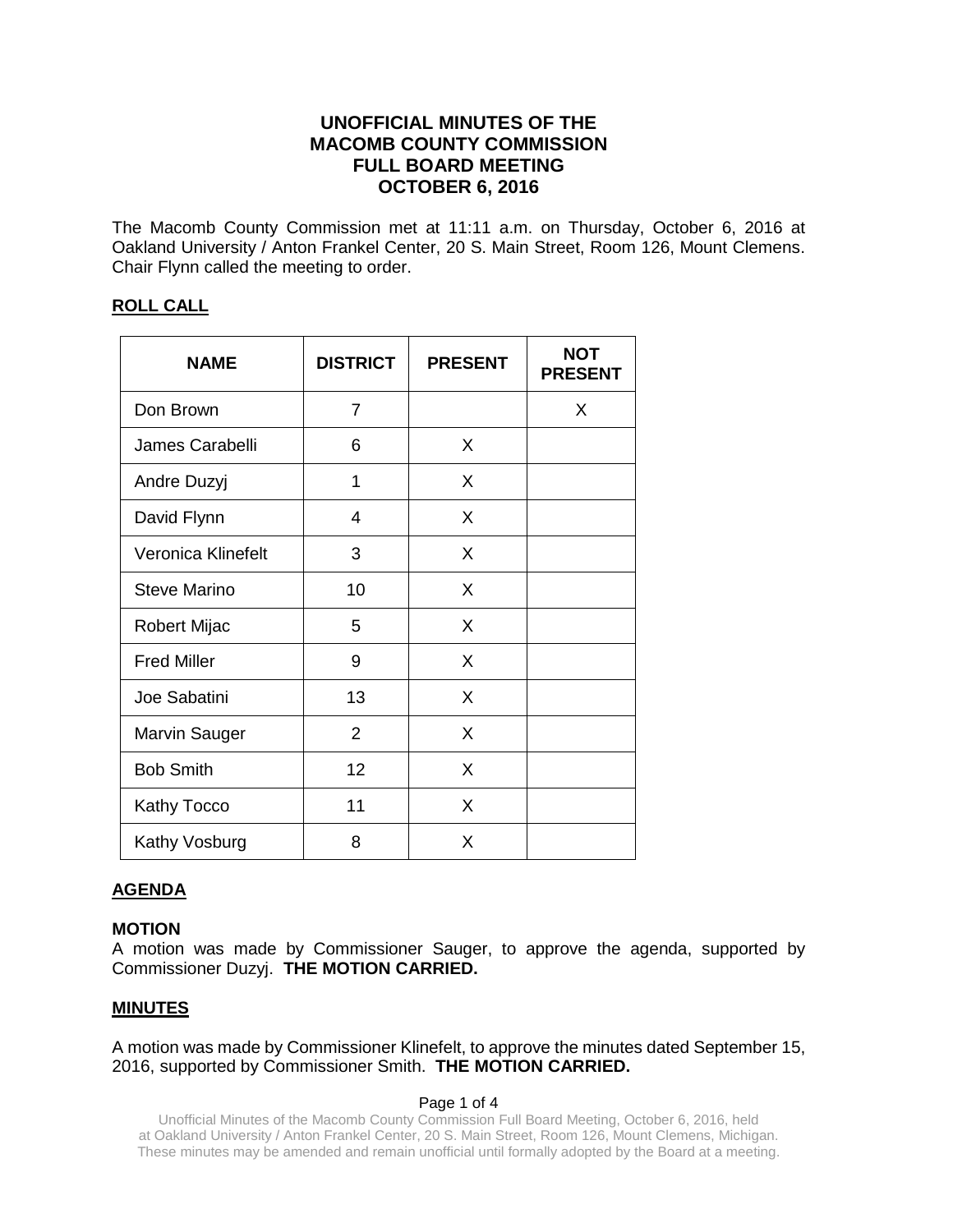## **PUBLIC PARTICIPATION**

None

## **CORRESPONDENCE FROM EXECUTIVE**

None

# **APPROVE THE ENGINEERING CONTRACT FOR TRAFFIC OPERATIONS ENGINEERING SERVICES**

### **MOTION**

**R16-203** A motion was made by Commissioner Vosburg, to approve the engineering contract for traffic operations engineering services with AECOM for the continued staffing of the traffic operations center, supported by Commissioner Marino.

## **THE MOTION CARRIED.**

## **GOVERNMENT OPERATIONS COMMITTEE – October 4, 2016**

No report.

# **JUSTICE AND PUBLIC SAFETY COMMITTEE – October 5, 2016**

No report.

## **HEALTH AND HUMAN SERVICES COMMITTEE – October 5, 2016**

No report.

# **FINANCE COMMITTEE – October 6, 2016**

The reading of the recommendations from the Finance Committee meeting was waived and a motion was made by Commissioner Miller, supported by Commissioner Brown, to adopt the committee recommendations.

- **R16-204** Approve a two-year agreement between the Macomb County Executive Office and Governmental Consultant Services, INC. (GCSI); further, a copy of this Board of Commissioners' action is directed to be delivered forthwith to the Office of the County Executive.
- **R16-205** Concur with the recommendation of corporation counsel concerning the case of Tyiana Neal vs. Macomb County, et al; further, a copy of this Board of Commissioners' action is directed to be delivered forthwith to the Office of the County Executive.
- **R16-206** Approve the purchase of purchase of a FARO Technologies Focus X Series 30 laser scanner and software; further, a copy of this Board of Commissioners'

#### Page 2 of 4

Unofficial Minutes of the Macomb County Commission Full Board Meeting, October 6, 2016, held at Oakland University / Anton Frankel Center, 20 S. Main Street, Room 126, Mount Clemens, Michigan. These minutes may be amended and remain unofficial until formally adopted by the Board at a meeting.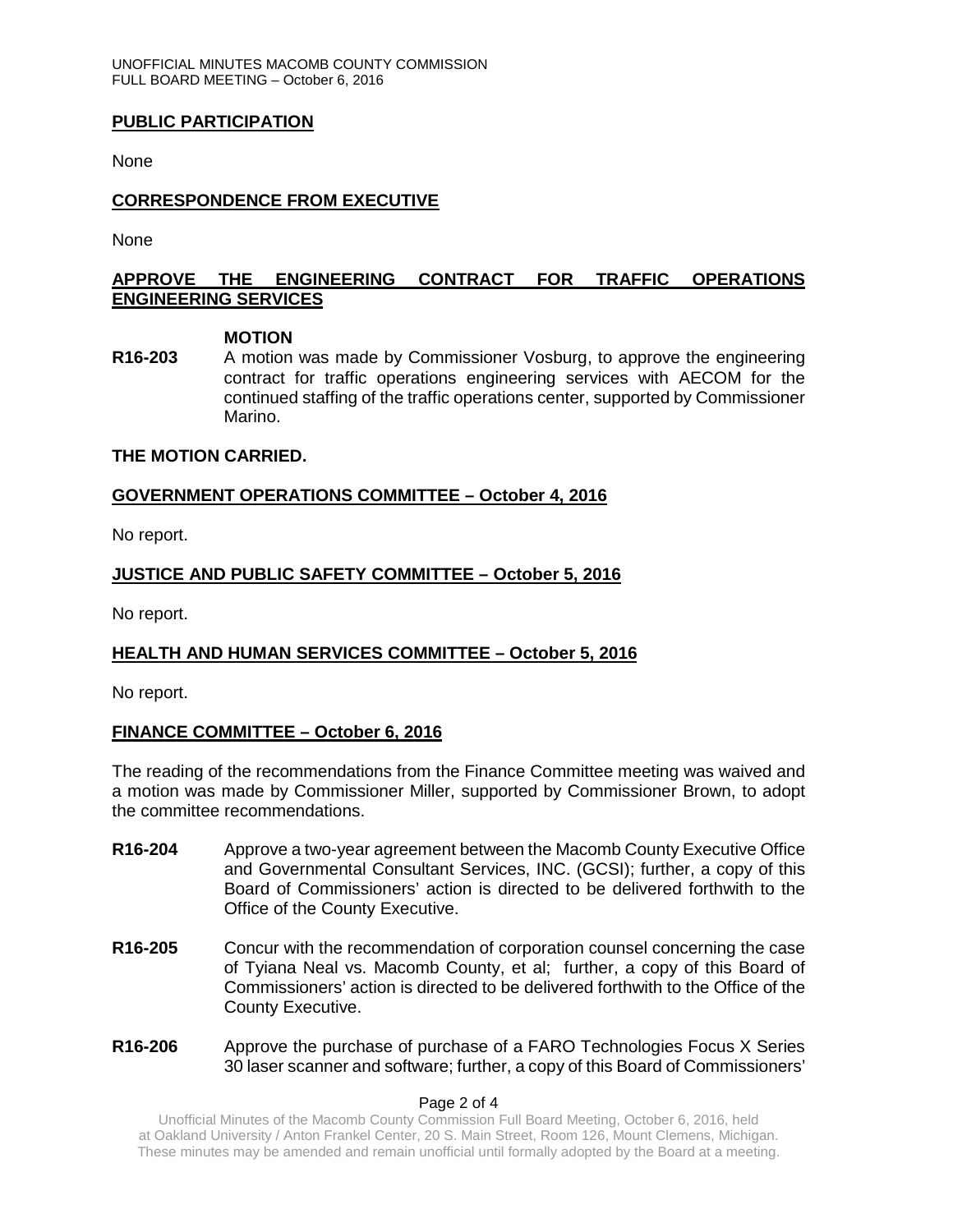action is directed to be delivered forthwith to the Office of the County Executive.

## **THE MOTION CARRIED.**

### **RECEIVE AND FILE**

#### **MOTION**

**R16-207** A motion was made by Commissioner Carabelli, to receive and file the response letter from Public Works to address an item presented at the Board of Commissioners Meeting on September 15, 2016 by Plante Moran as part of its county audit, supported by Commissioner Marino.

## **THE MOTION CARRIED.**

### **PROCLAMATION**

### **MOTION**

A motion was made by Commissioner Carabelli, to adopt the following Proclamation, supported by Commissioner Smith.

**R16-208** Commending the International Academy of Macomb for Achieving High Ranking in the 2016 US News and World Report National High School Best Overall Public Schools. (Offered by Klinefelt; recommended by Government Operations on 10/04/16)

### **THE MOTION CARRIED.**

#### **NEW BUSINESS**

Chair Flynn reminded Commissioners about the upcoming budget reviews on Tuesday and Wednesday next week and a Full Board meeting on Thursday evening. Also on Thursday evening there will be an education session for retirement ordinance restatement.

#### **PUBLIC PARTICIPATION**

Joe Hunt, 8306 Stanley, Warren Karen Spranger, 7520 Hudson, Warren

### Page 3 of 4

Unofficial Minutes of the Macomb County Commission Full Board Meeting, October 6, 2016, held at Oakland University / Anton Frankel Center, 20 S. Main Street, Room 126, Mount Clemens, Michigan. These minutes may be amended and remain unofficial until formally adopted by the Board at a meeting.